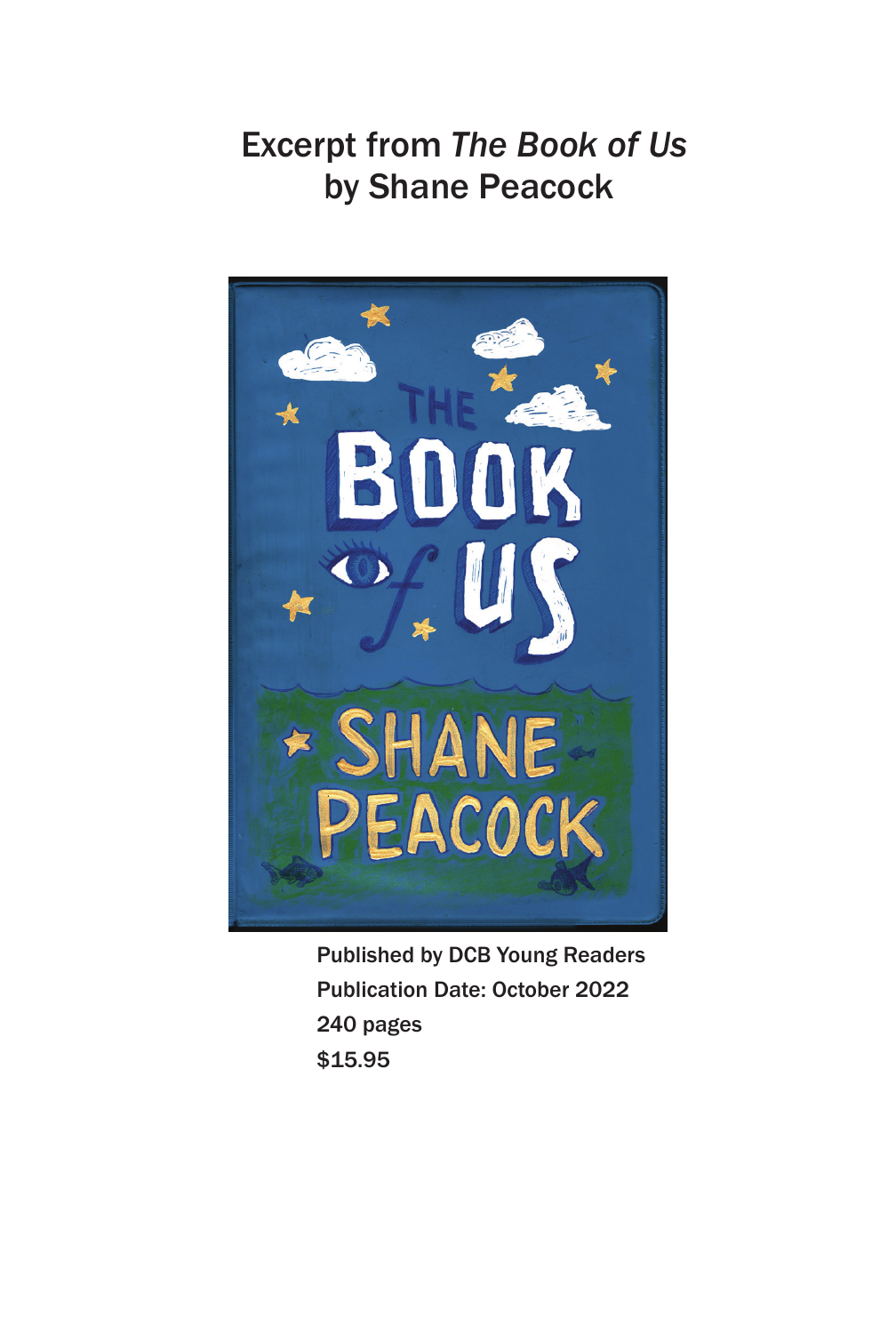## Prologue

The truth is, I am writing this to impress you.

Maybe all novels are like that.

This is my gift to you: a story about two people who are no longer together, because one of them made a big mistake. He will not give her up, though — not ever.

What follows is what really happened<sup>1</sup>, right up until the ending, which is a mystery to me. You will create that part … and I will add it as the last chapter.

*<sup>1</sup> I had to make up a few minor things, though, since this is, after all, a novel.*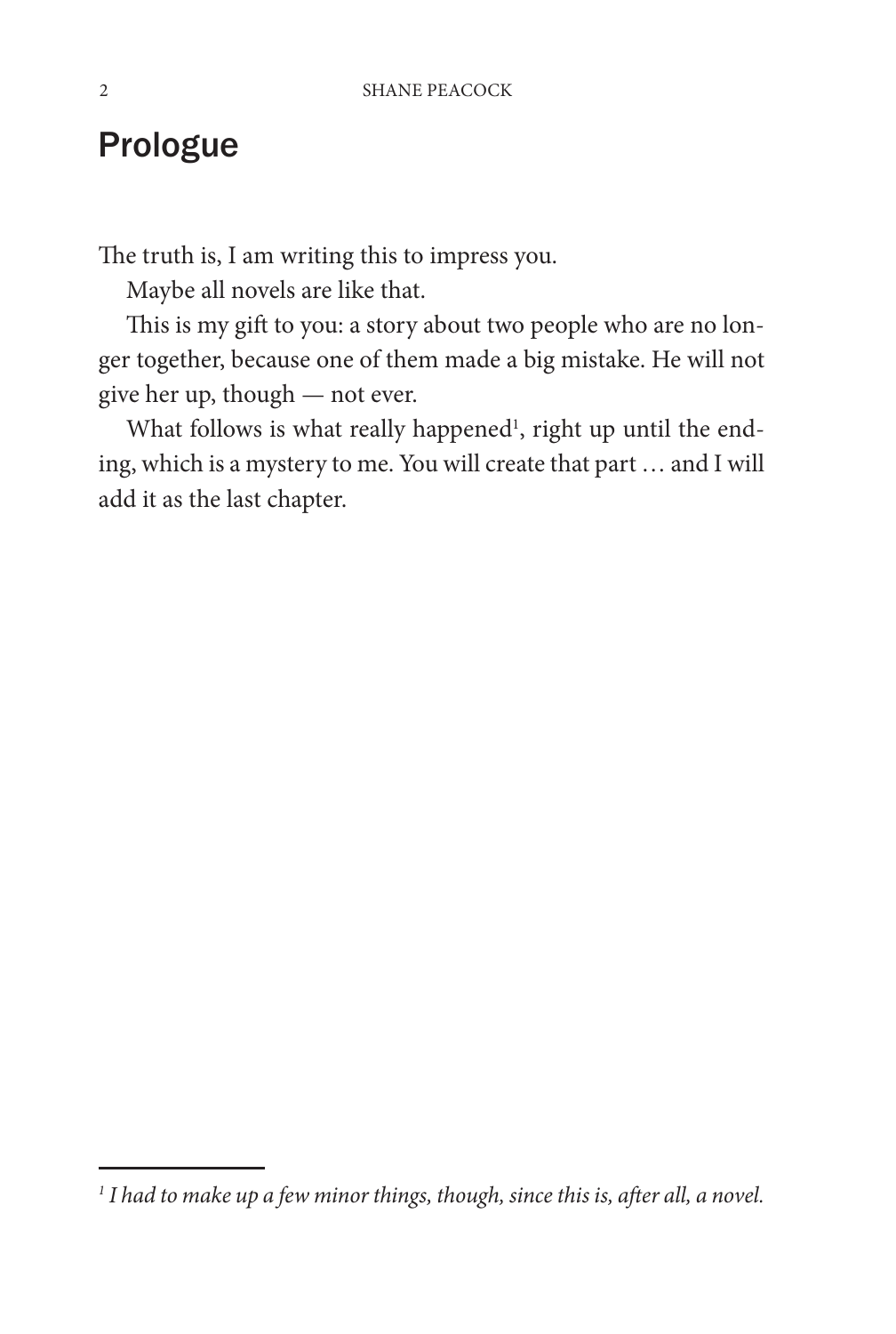## CHAPTER ONE Big mistake

Late in the summer, late in the afternoon, late in the game that it seemed he was surely going to win, Noah Greene destroyed everything. It only happened because he was certain that Miranda wasn't there. No, that isn't strictly true. It was actually because of other things, things inside him, not just in his head or his heart but deeper, in his soul.

From the interior of the little portable change room, plastic and hot, he could hear the waves breaking against the shore, the seagulls and children shrieking, and the dull hum of adult conversation, but they were all just distant noises pinging around in another world, an outside reality. He could hear Rosie and Walker, Constance and Bruce, no more than the flip of a Frisbee away, but it was the irresistible words of the young woman who was in there with him that were real. They were penetrating his brain.

"I like you, you know, a lot."

Everyone wanted Lisa Ann Bordeaux. All the guys, that is, or at least most of the guys — the guys who liked girls; and some of the girls wanted her too — the girls who liked girls. It was said she would do things that not many others would do, but not with just anybody. Brown eyes, shaggy blond hair, discriminating in the right way. She was cool. Amazing one-on-one, when she decided you were it.<sup>2</sup>

*<sup>2</sup> I don't mean to objectify Lisa Ann in any way. I hope this doesn't. I'm just saying what everyone saw, you know, from the outside.*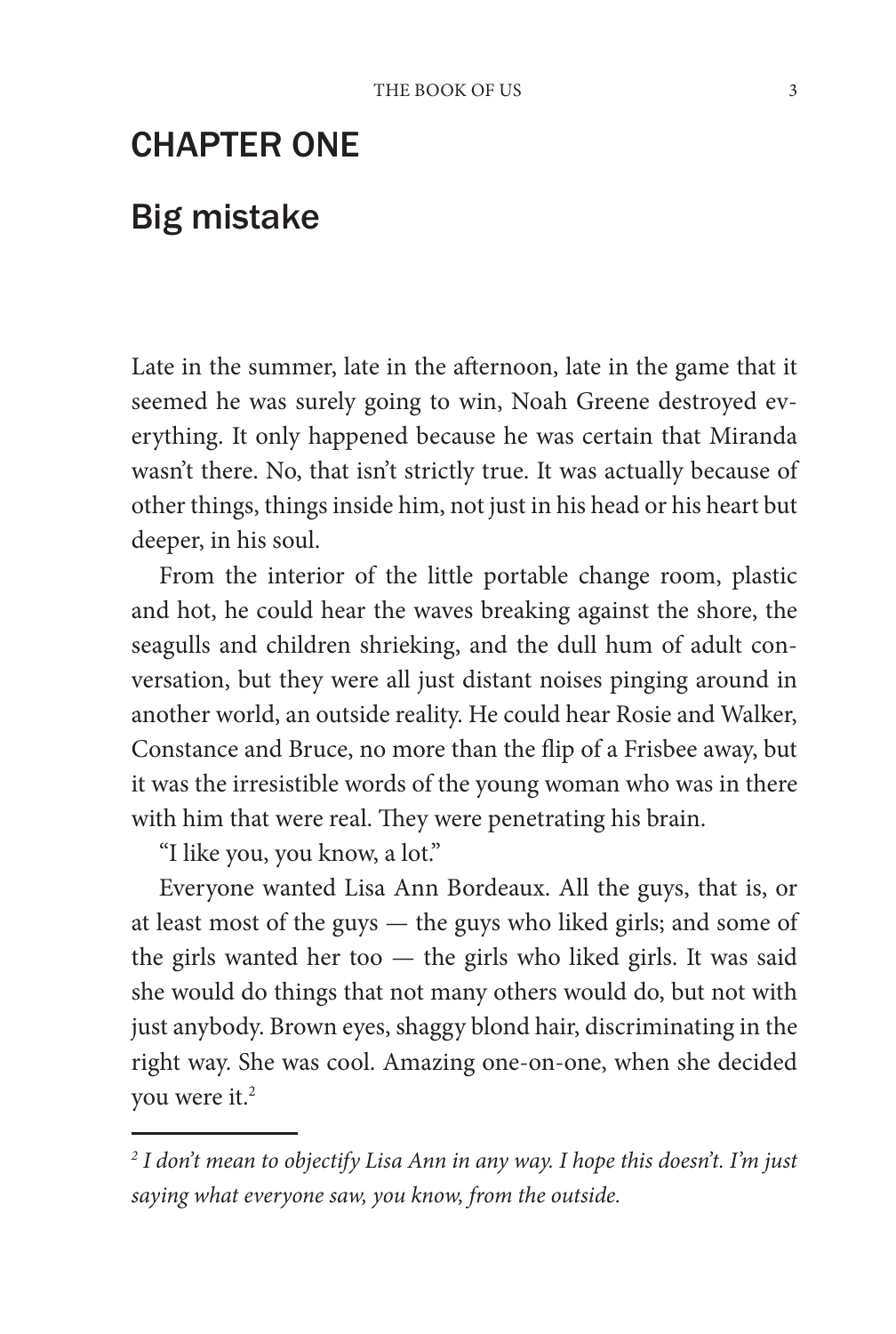Noah was it that day.

Ten minutes earlier, he had not even known Lisa Ann was there, anywhere on the beach. It was only supposed to be the six of them. "Where's Mir?" asked Constance.

Back in those days, Noah always thought her haircut should be short and severe. It was long, though, and luxurious, hanging down past her shoulders in shining black ringlets, a perfect contrast with what she called her white colonial skin. He also thought the fact that Constance wore makeup didn't fit, but she did, lots of it.

"She said she'd be here at six," said Noah.

"5:33:33," said Bruce, head down at his phone, lisping through his braces. "Thirty-three minutes and thirty-three seconds after five o'clock, August 27, in the year of Anno Dom —"

"We get it, Brew," said Walker. "She'll be here in a bit less than half"

"She can get here whenever she wants," said Constance. "You guys can't tell her what to do." She looked at Noah. "'Boyfriend' doesn't mean 'master.'"

Walker frowned and shrugged his shoulders.

"Uh, not saying any of that, Connie."

"Constance! Stop calling me that … Walkie!"

They spread their beach towels out on the sand. Rosie had a hamper full of food. She had volunteered to bring the whole dinner.

"I made some of your favorites, Noah."

He could never figure out how she knew what he liked. He must have let it slip some time and she had memorized it, seized on it like the combination for her lock.

Rosie set the butter tarts out first, laying them down on her big blue towel beside what she called her "stumpy legs," which were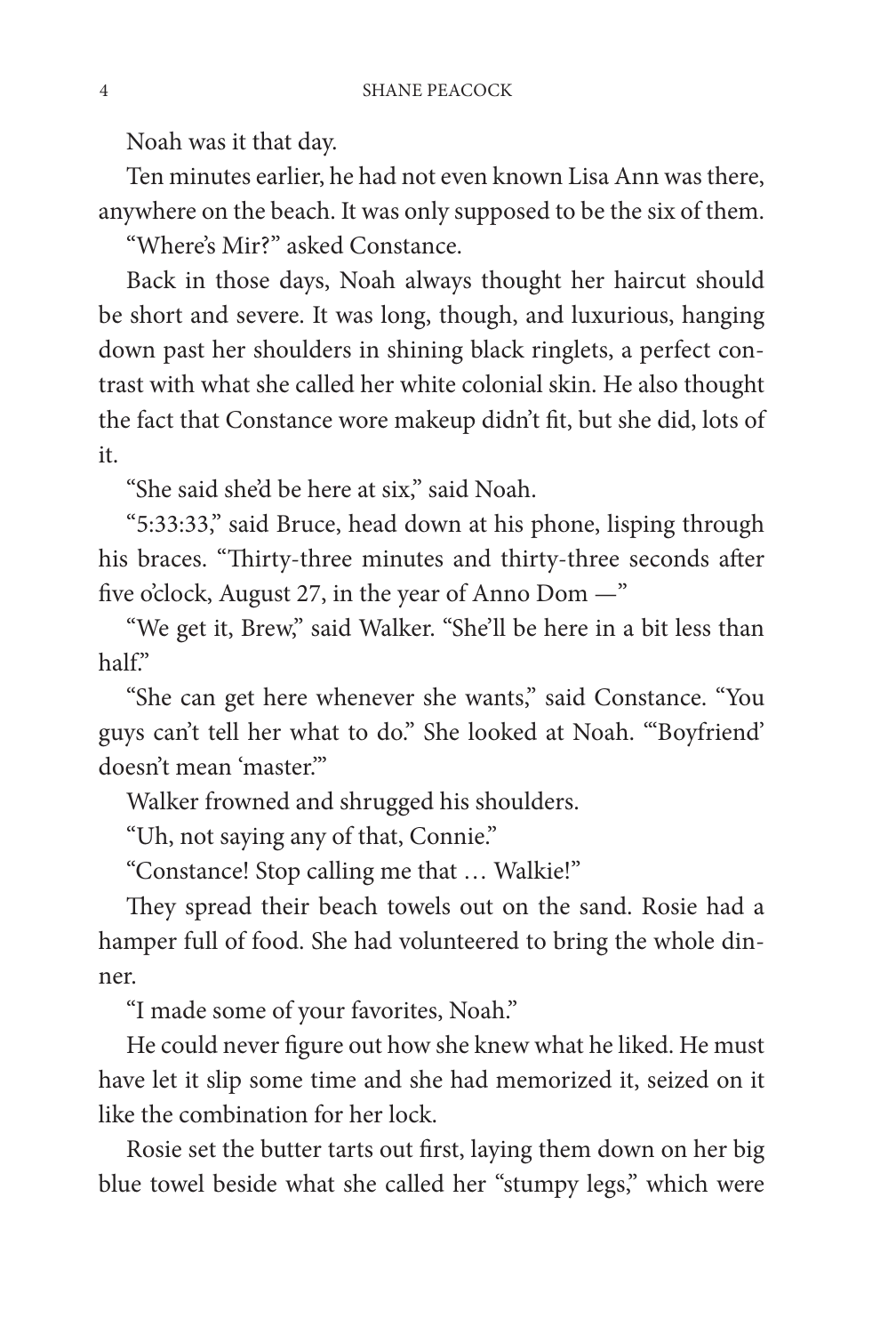bulging as she knelt to unload the hamper. She wore her cut-offs long, nearly halfway down her thighs.

"Thanks," said Noah, looking away from her for a change room. He tossed his backpack down and dug around in it. "Forgot to wear my swimsuit underneath."

Bruce had worn his to the beach. It was a loud, stars-and-stripes item at least a size and an era too snug, and he hadn't bothered to wear pants over top. His body was ninety-nine percent dark skin and one percent swimsuit. But the others were just now wriggling out of their clothes. Walker Jones was standing to take down his jeans and reveal his knee-length, one-color orange, Nike-swooped suit that he had carefully chosen at the best store for the beach in town. Constance lay down and emerged out of her black track pants in her gray one-piece, pulling it down at the crotch and the back to make sure nothing was exposed. Noah stood up and looked around. The portable change rooms were bright blue and spaced on the beach about a hundred strides apart, all unisex.

Rosie soon had all the food out and stood up too, the shortest of the group. She looked around. Noah was maybe three feet from her. She could reach out and touch him. She pulled off her tee, doing that thing the attractive girls do when they cross their arms at the front and pull upward. Rosie didn't count herself as attractive, so it felt like an act. She didn't have the balls to shake her hair when she unveiled her suit top. There wasn't much to her hair anyway, dark brown and in a ponytail. Her eyes caught Noah looking around. He wasn't noticing her. She took off her jeans, wondering if he'd see that, sliding them down with a wiggle, but not bold enough to turn around to do it, butt to the fore.

"Are you sure you want that one?" Rosie's mother had asked her when she'd purchased her swimsuit a few months ago. "It's kind of small"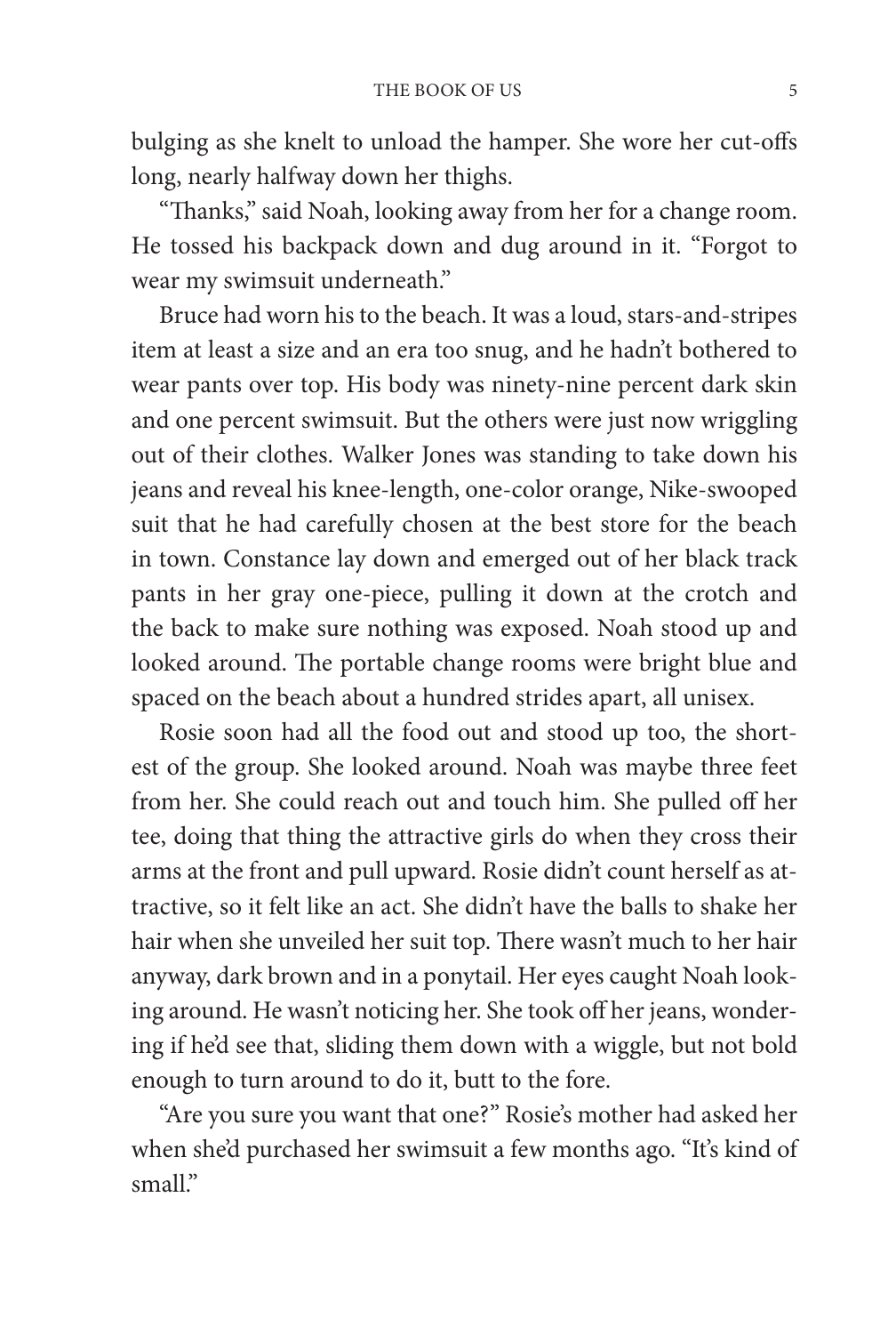"And kind of red," said her little sister. "It will look like a light on the beach, beckoning the boys."

Rosie had rolled her eyes at her, but she'd bought the suit anyway. It actually wasn't very revealing, not that she thought she had a lot to reveal anyway. It was that it wasn't quite her style. Whatever her style was. She promised herself she wouldn't be self-conscious in it, but she was, the instant she was exposed. That was how she felt. Exposed.<sup>3</sup>

Noah was turned the other way. He'd spotted the closest change room and from where he was standing could tell that it was unoccupied, the image of the green traffic light evident in the handle you slid across once you were inside.

Rosie could feel Walker's eyes on her and Bruce's too. She wasn't sure if their attention<sup>4</sup> was a compliment or not. Boys got weird about bikinis. You would think they'd never seen a girl in the flesh before, or at least in a lot of flesh. Noah wasn't weird about it, at least, not about her standing there in one, exposed. That was understandable, though. He had Miranda. Just months ago, it was all different. He hadn't seemed like he was in her league. But then, what boy is, really? Rosie had known something most girls didn't, though. Noah Greene had always been in Miranda's league. He was in all of their leagues. She could have told anyone that.

"I'm gonna change," he said, walking toward the blue cubicle in the hot sand with his bathing suit in hand, which Rosie had known was loose-fitting but tight in the right places, perfect on him … and red. He didn't turn back to her at all when he said it, didn't

*4 Constance explained a thing called the "male gaze" to me. Interesting stuff. This is my version of that, I guess.*

*<sup>3</sup> Rosie told me all this: about what she was thinking, her swimsuit, even the boy's torsos thing that comes later, turned red when she did. I am not pretending I know what goes on in a girl's head.*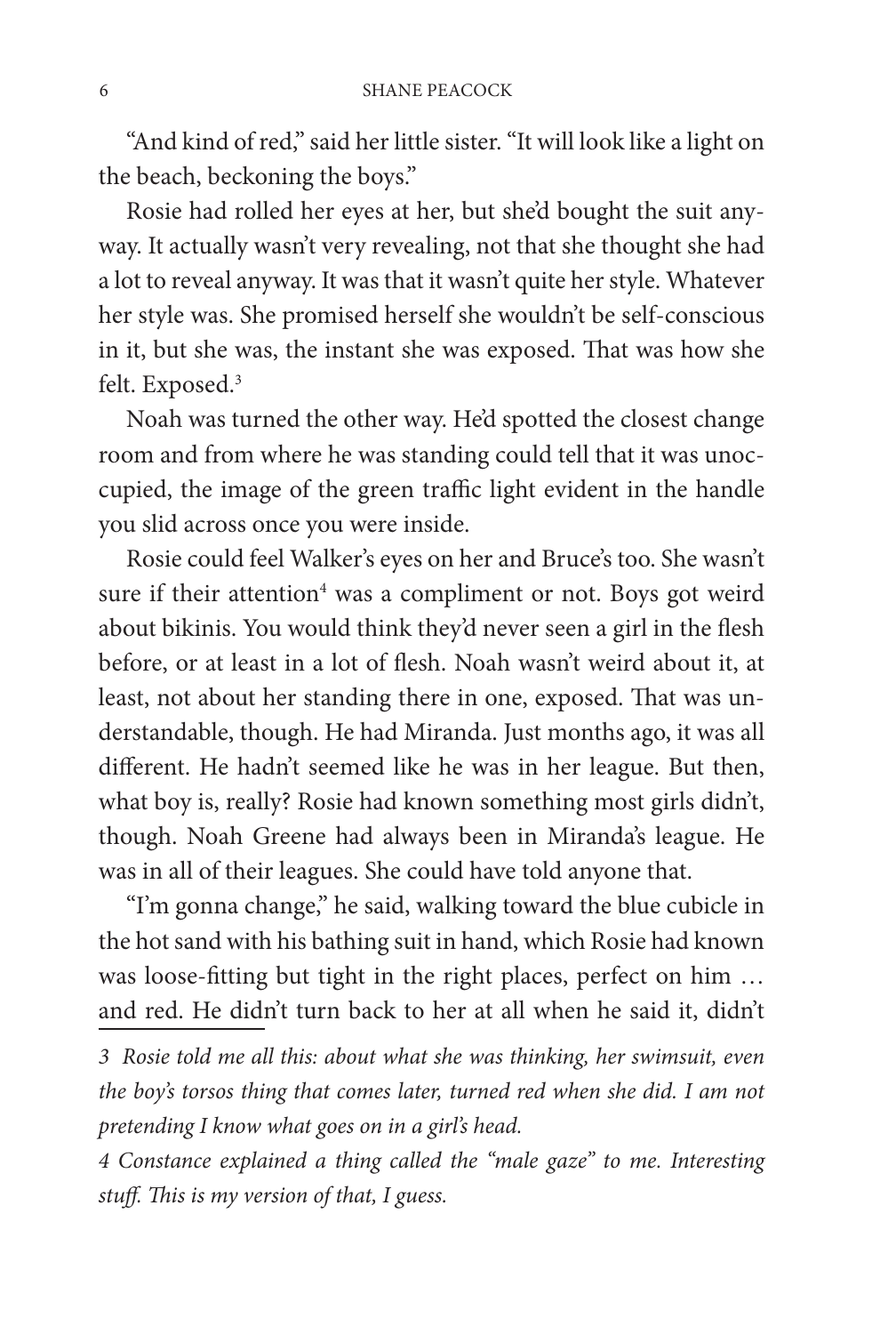## THE BOOK OF US 7

turn his brown eyes on her or sweep back his longish, light brown hair the way he always did when he looked at you and started a conversation. He did pull off his shirt, though, as he walked. There was something about boys' torsos, certain boys, that made Rosie look.

So, it was just the five of them there at first. The spring on the change room door creaked, Noah stepped inside and the door slammed behind him, and he slid the image of the red light into place. Occupied.

"No rude comments about the girls or I'll brain you," said Constance, settling onto her blanket, not even glancing at Walker when she said it.

"How about I put on your sunscreen, Connie?"

"I'd rather ask Heinrich Himmler."

"Nazi figure," said Bruce. "Second World War; Reichsfuhrer of the Schutzstaffel, the SS, and the Geheime Staatspolizei, known as the Gestapo; architect of the final solution, destruction of the Jewish people; perhaps more ruthless than his leader, DIE Fuhrer, Adolph Hitler, father's original name Schicklgruber, erstwhile crappy painter, racist, good speaker. Himmler began as a chicken farmer and —"

"I think we get the picture, Brew. She'd prefer that I didn't apply the sunscreen"

"I'll do it," said Rosie.

Walker looked the other way, across the beach. He was staring again, but it was more intense than when he had glanced at Rosie. Miranda was coming and he had spotted her a mile away. Constance looked up too. Rosie turned. Miranda was like that. People always noticed her arrival. All the girls knew she deserved it too. She was gliding toward them in her quiet way, wearing a yellow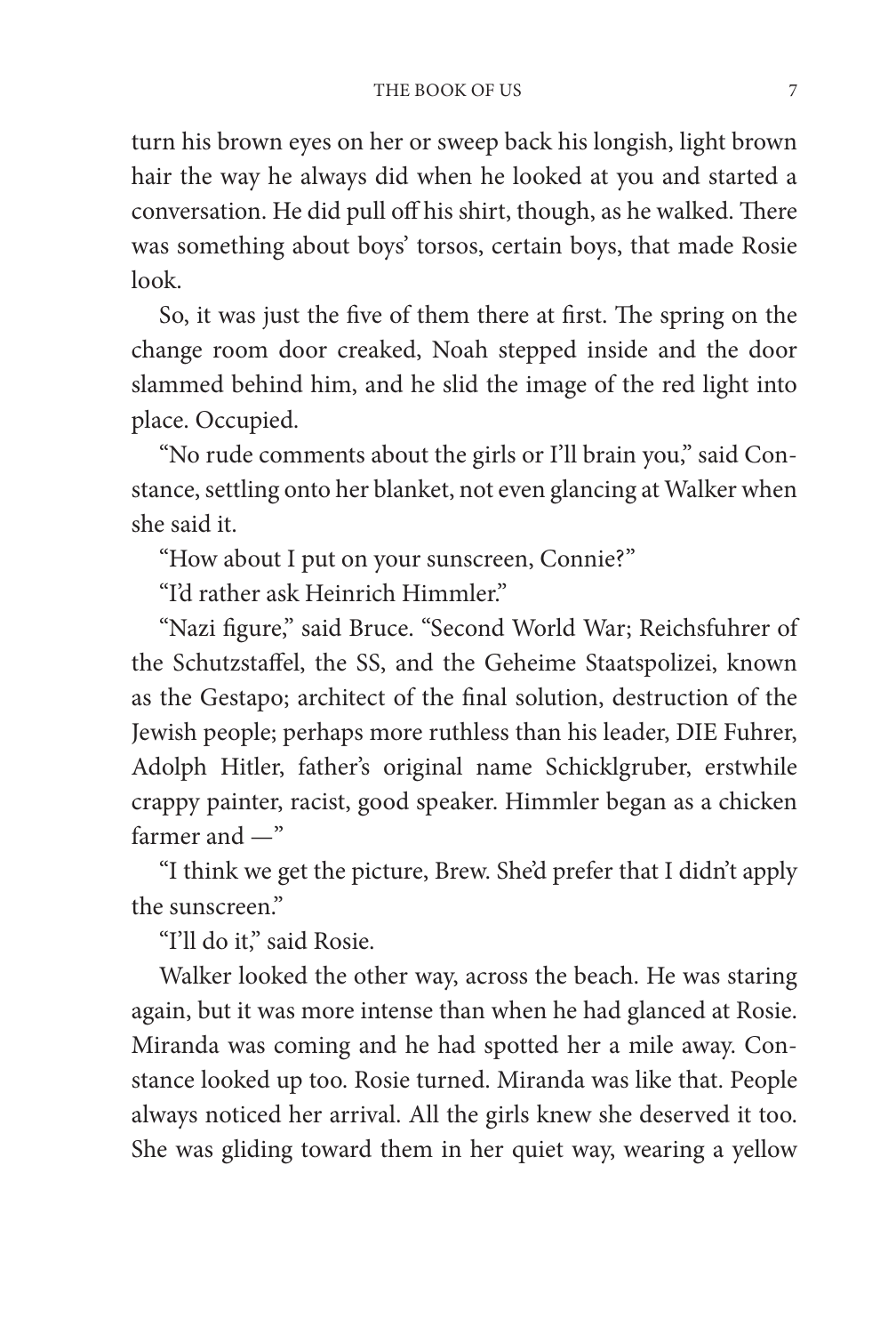sarong wrap over her suit, a book in hand, a thick one, of course.<sup>5</sup> All four watched her approach.

None of them saw Lisa Ann Bordeaux.

The spring on the change room door magically made no sound and neither did it slam as she let it close. In a breath, Lisa Ann was in there with Miranda Owens' boyfriend. That status was a big part of his attractiveness, that and the fact that Noah Greene had been revealed over these last few months to be exactly what Rosie Gonzalez had always known he was.

The change room, that place where you took off your clothes, was barely big enough for one person.

"Hi," was all Lisa Ann said to him at first, but there was a world of meaning in that word.

Miranda had begun to run when she saw her friends, somehow negotiating the sand as if it were a vulcanized track. She could fly. She seemed to get to them in no time. Three hugs and a nod at Walker, the thud of her book down onto her blanket, and she wanted to know about Noah.

"Where is he?" she asked with a smile, fixing her short, strawberry blond hair. Rosie was always amazed at how sensible, humble, and attractive she was, all at once. It seemed impossible. Miranda wasn't perfect. Her nose was a little too long, her figure probably too boyish, maybe a bit taller than many girls wanted to be, but there was something about her that drew you to her and shut up all the boys the instant she was nearby. It was some sort of charisma. It was in her sparkling, pale blue eyes, and in the way she moved, and it came from somewhere inside her. Miranda popped her sunglasses up, undid her sarong in one motion, letting it fall, and put her hands on her waist.

"Changing," said Constance, sounding bored and nodding to-

*5 Pretty sure it was The Goldfinch by Donna Tartt. She loved that book.*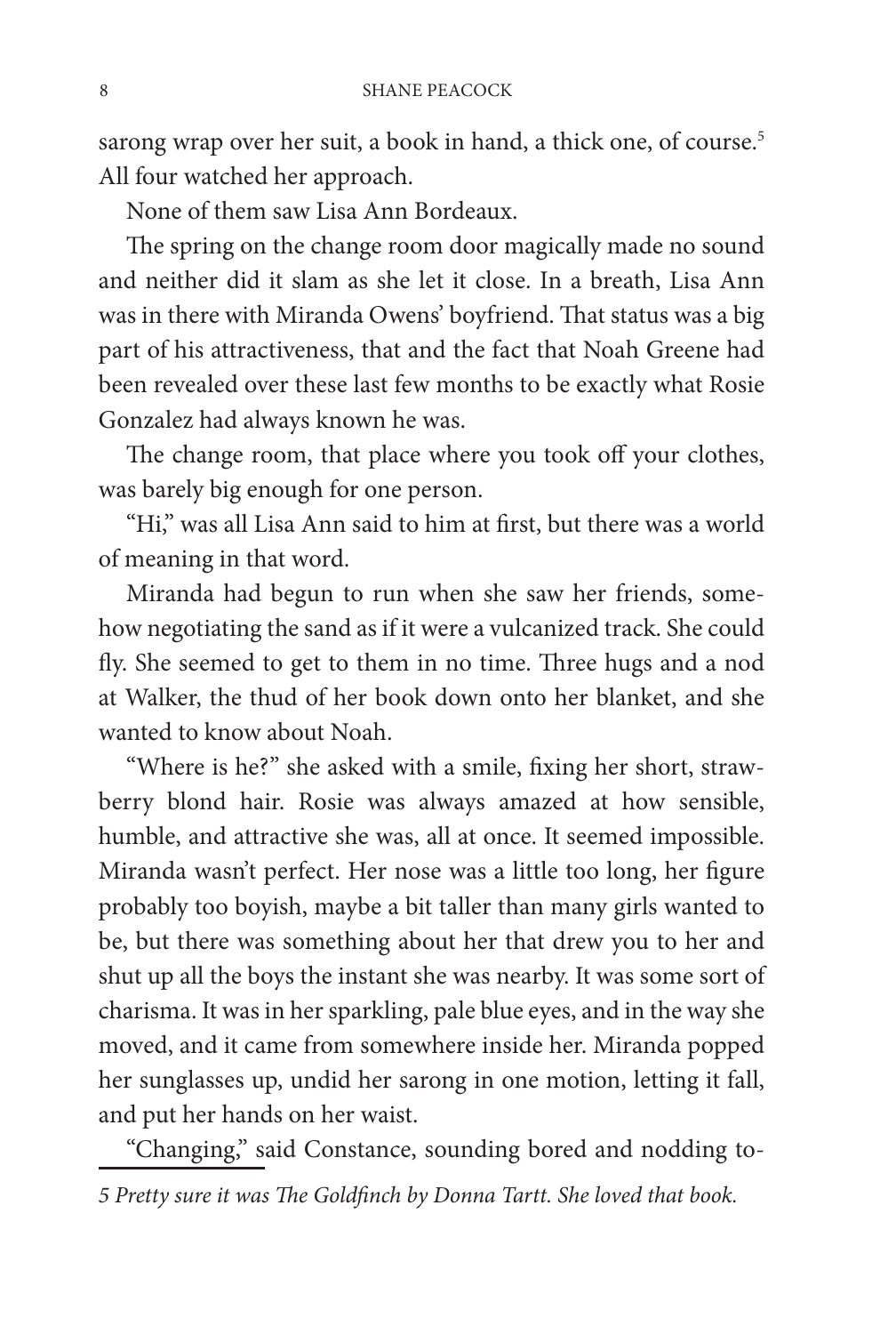ward the little blue building.

"Oh," said Miranda. "I'll surprise him."

She heard their voices as she approached, male and female inside the tight-quartered change room. His voice had become special to her; Lisa Ann's was distinctive too, like an alarm to other girls.

Miranda froze. She listened. Then she turned away, her face grim and down, her feet churning through the sand again, back toward her friends. As she moved, the door of the change room sprang open, loudly this time. Lisa Ann came tumbling out first, Noah behind her, his shirt and bathing suit still in hand, shoving her, though wrapped up in her too. Her hand still gripped his arm. She was dressed in a flowery little bikini.

"Get away from me!" he said to her.

Constance, Walker, Rosie, and Bruce stared. The first with a frown, the second with a riveted boy-stare at the flower pattern, and the other two in confusion.

"Come on, Noah," said Lisa Ann.

"Get away from me!" he shouted again.

Miranda turned on him. "EXACTLY what I was going to say!" she cried and marched away again, seizing her blanket and her sarong and beginning to move faster.

"Mir!" said Rosie. "Your book!" She picked it up and held it out to her friend.

Miranda stopped, hesitated, took a few strides back, ripped the book from Rosie's hand and started to run.

"Miranda!" shouted Noah. "Nothing happened! I promise you! I was trying to get away!"

Constance glanced at Lisa Ann, then back at Noah. "Poor boy," she said. "Under attack and helpless." She glared at him. "CREEP!"

"Nothing happened!" shouted Noah again after his vanishing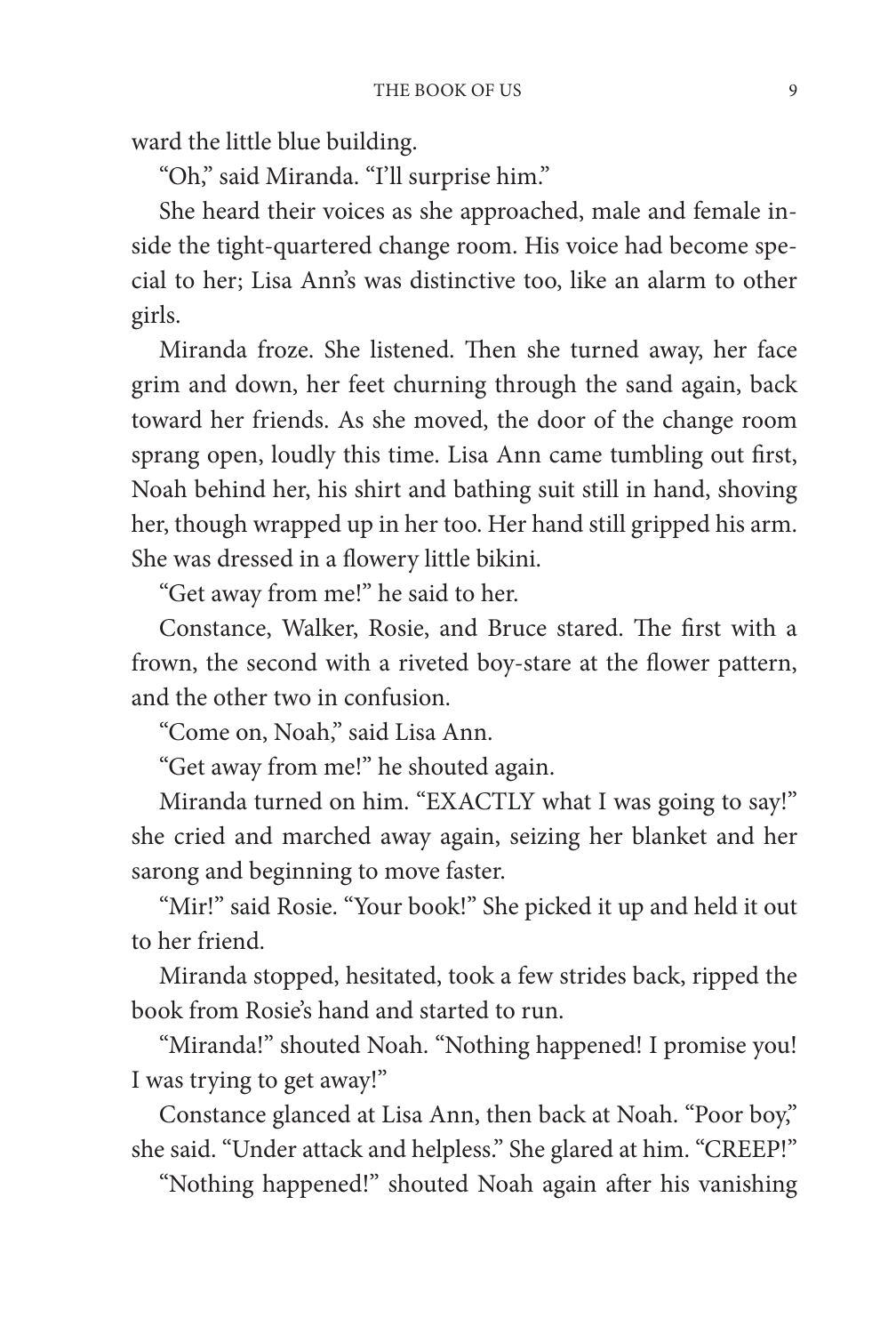girlfriend. People were staring now.

"Nothing happened?" said Walker. He gave Lisa Ann Bordeaux and her bikini another look. "Really?"

"SHUT UP, WALK!" Noah turned back toward Miranda; an expression of terror appeared to grow on his face.

"A boy and a girl in a change room together," said Bruce. "One in a small bathing costume, the other partially clothed."

"Are you all right, Noah?" asked Rosie. Her voice was barely audible.

"Are you serious, Rosie? Is HE all right?"

"Nothing did happen," said Lisa Ann with her hands on her hips, "unfortunately. Just a bit of fun, no big deal." She shrugged and began to walk away. "I think it's what he said," she said over her shoulder.

"What did you say?" asked Constance, her eyes now blazing at Noah.

Noah caught up to Miranda on the boardwalk. He reached out and grabbed her arm. She instantly whirled on him and tore herself from his grip.

"Do not touch me!"

"Nothing happened! I know it looks bad that we were both in there but she —"

"You don't get it, do you? Guys don't get it, and I thought you were different!"

"What?"

"What you said! Do I have to spell it out? Though it's more than that too!"

"What did I say?"

She glared at him.

"I don't want to ever see you again, to hear your name, to even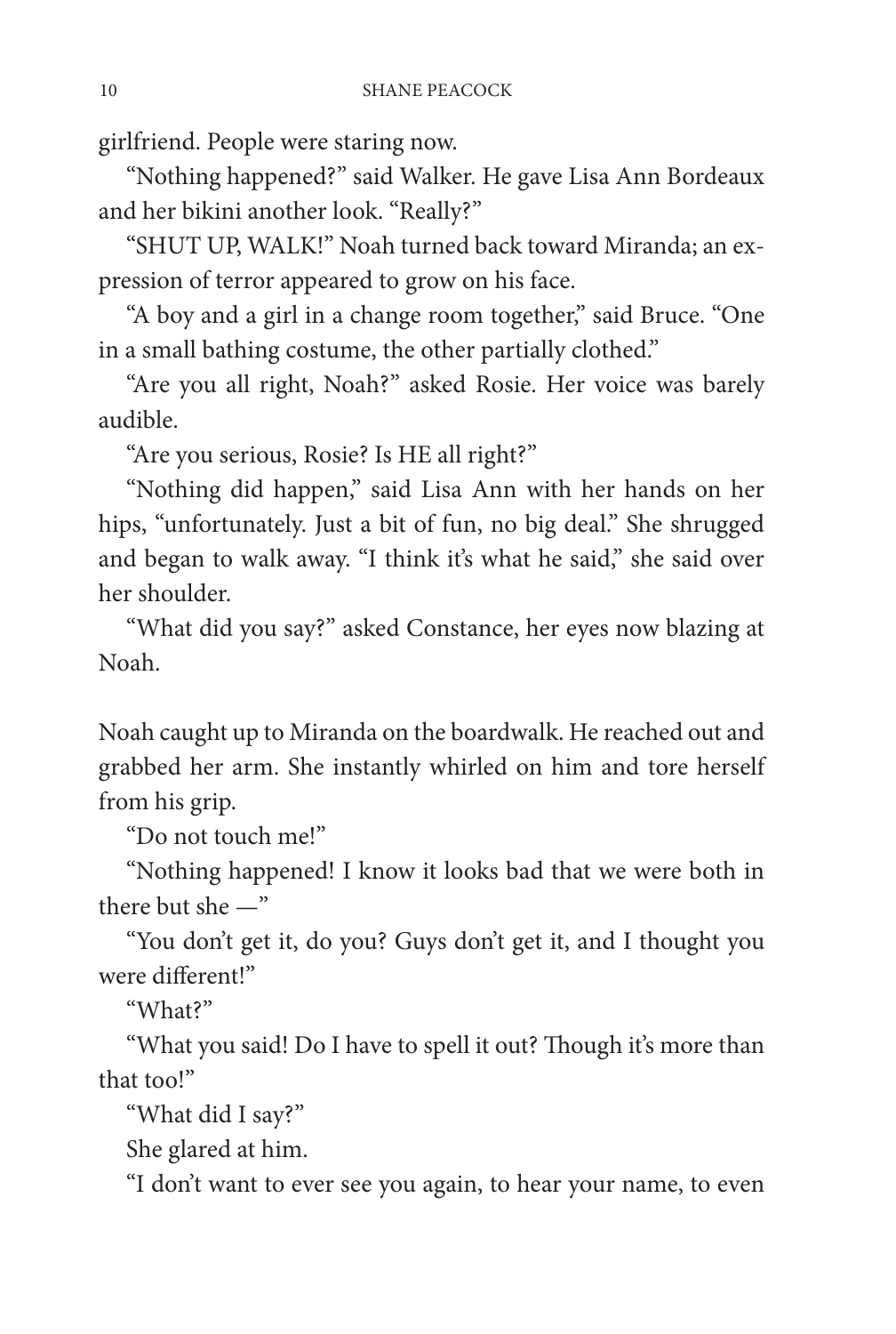look at a book you've read; and you will certainly never, EVER touch me again! Do you understand me, Noah, you jerk?"

His face fell.

"Mir?"

"Leave me alone for the rest of my life!"

She stalked away. He stood there desolate for a moment, his world collapsing. When Miranda said something, she meant it. He felt tears coming. Then he remembered something she had said once about girls walking away in anger from boys in movies and the guys running after them, doing whatever it took to get them back. "I know it sounds stupid, but I love the idea of a guy running after me in that way."

He ran after her, his heart pounding. He couldn't believe how desperate he felt. It was as if his life, his very existence, depended on her taking him back. By the time he caught her again, she was off the boardwalk and out on the street near an ice cream stand. There were lots of people around. Everyone seemed happy. It was as if they were aliens. It was as if he were in a movie, a horror story. This time, when he reached out for her, she actually shoved him away, pushed him hard with both her hands on his chest, thrusting him back with Miranda Owens' undeniable power.

She wasn't even crying now. Her face was red and there was hatred in her eyes.

"I …," he sputtered, trying to look optimistic, trying to bring her irresistible smile to her face. "I … I'm running after you … calling you back."

"Fuck you, Noah Greene."6 She didn't move when she said it, didn't flinch. She stood there and stared right at him.

He felt panic invade him. He dropped to his knees.

"I beg you," he said. "I love you."

*<sup>6</sup> That is a direct quote.*